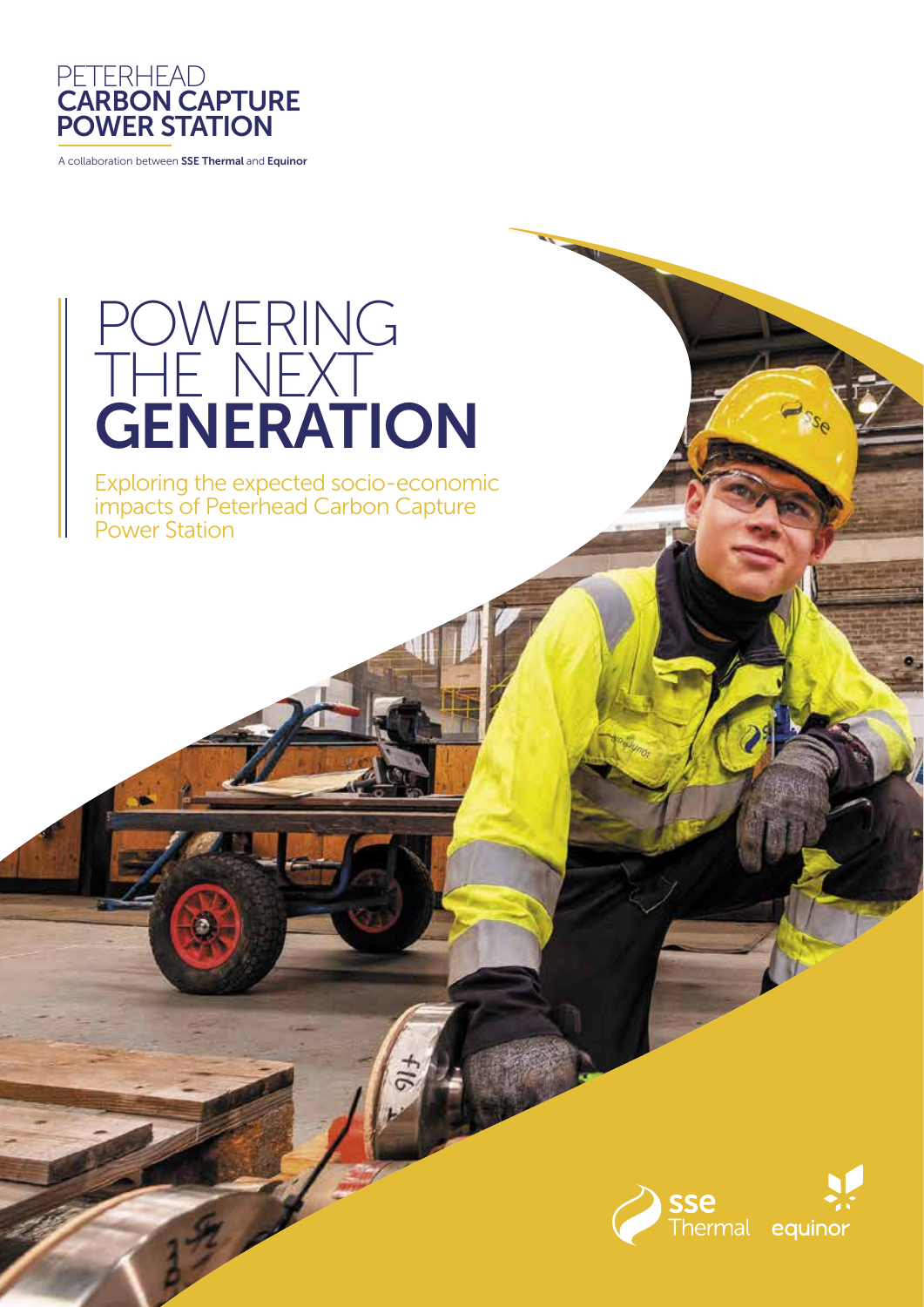

SSE Thermal and Equinor are progressing plans to develop the world-leading Peterhead Carbon Capture Power Station in Aberdeenshire, Scotland. The power station could become one of the UK's first to be equipped with carbon capture technology, removing around 1.5 million tonnes of CO<sub>2</sub> emissions every year.

### About this report

Peterhead Carbon Capture would replace older, carbon-intensive generation on the electricity system, backing up renewable energy with flexible, low-carbon power.

This report looks at some of the expected socio-economic benefits that would be generated by the investment in the project, with economic contribution analysis undertaken by BiGGAR Economics.

### About SSE Thermal

SSE Thermal, part of the FTSE-listed SSE plc, has a vision to become the leading provider of flexible thermal energy in a net zero world and has set independently verified, science-based targets for carbon reduction aligned to the Paris Agreement.

As part of its commitment to a net zero future, the business has a core focus on decarbonising its operations through carbon capture and storage (CCS) and hydrogen technology. In addition to the Peterhead Carbon Capture project, SSE Thermal is progressing plans with Equinor for CCS and hydrogen projects at its Keadby and Albrough sites as part of the East Coast Cluster partnership.

### About Equinor

Equinor has been operating in the UK for over 35 years and is the country's leading energy provider, supplying natural gas, oil and electricity. Headquartered in Norway, the company aims to reach net zero emissions globally by 2050. In the UK, Equinor operates one offshore oil field and three offshore wind farms including Hywind Scotland, the world's first floating wind farm whose operations and maintenance base is located in Peterhead. Equinor is also a leader in CCS and hydrogen, developing the H2H Saltend hydrogen production plant at the heart of the East Coast Cluster.

## **CONTENTS**

- 03 Foreword
- 04 Bridging the gap to net zero
- 05 Decarbonising the North East of Scotland
- 06 Contributing to the local, regional and national economies
- 
- 09 Maximising local opportunities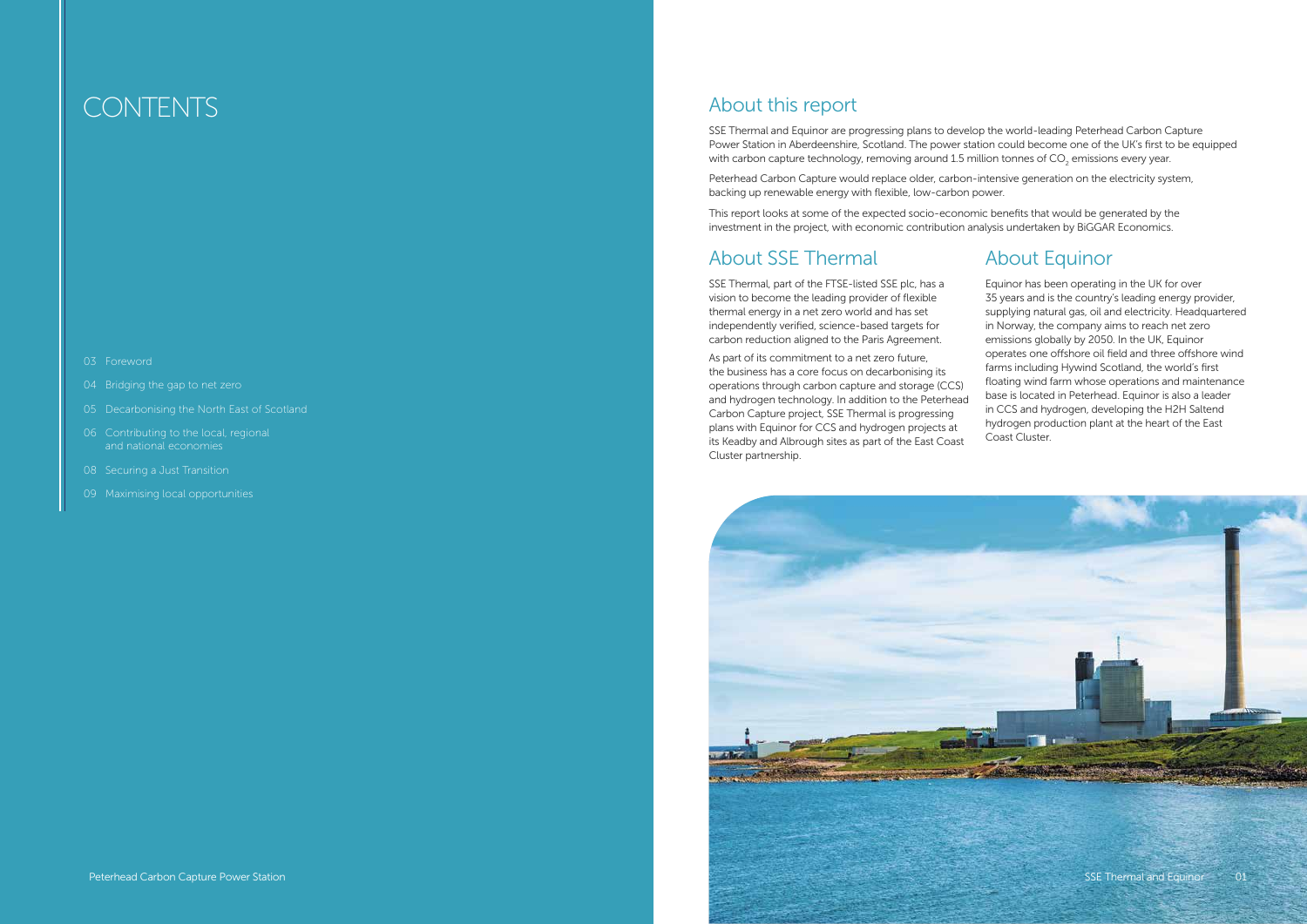## FOREWORD

We're delighted that SSE Thermal and Equinor are working together to decarbonise power generation at Peterhead. Through cutting-edge carbon capture technology, we can decarbonise this vital flexible power generation, as well as heavy industry and other hard-to-reach-sectors of the economy, which will be crucial in Scotland transitioning to a net zero future.

The COP26 conference in Glasgow last year presented a clear opportunity for us to demonstrate leadership on CCS, including how we will maximise the benefits of a green recovery in industrial regions, while ensuring a just transition for workers and communities.

The development of this world-leading plant at Peterhead is another important step in the energy partnership between SSE and Equinor. This power station is a milestone for Scotland's ambitions to create a decarbonised industrial cluster. Projects such as these are critical for efforts to reach net zero, contributing to the UK's goals to become a world leader in low carbon technologies, and also helping ensure a just transition for industrial communities.

We're excited to be part of the transition to a net zero economy and are delighted to get an early insight into the investment, opportunities and skilled roles

that this project could bring to Aberdeenshire, Scotland and the rest of the UK.

We hope you find this report valuable in demonstrating the expected socio-economic benefits of the project. As we work to bring Peterhead Carbon Capture Power Station to life in the years ahead, we look forward to engaging with our communities and other stakeholders to maximise the benefits of this world-leading power generation project.





John Johnson Director of Development SSE Thermal



Grete Tveit Senior Vice President for Low Carbon Solutions Equinor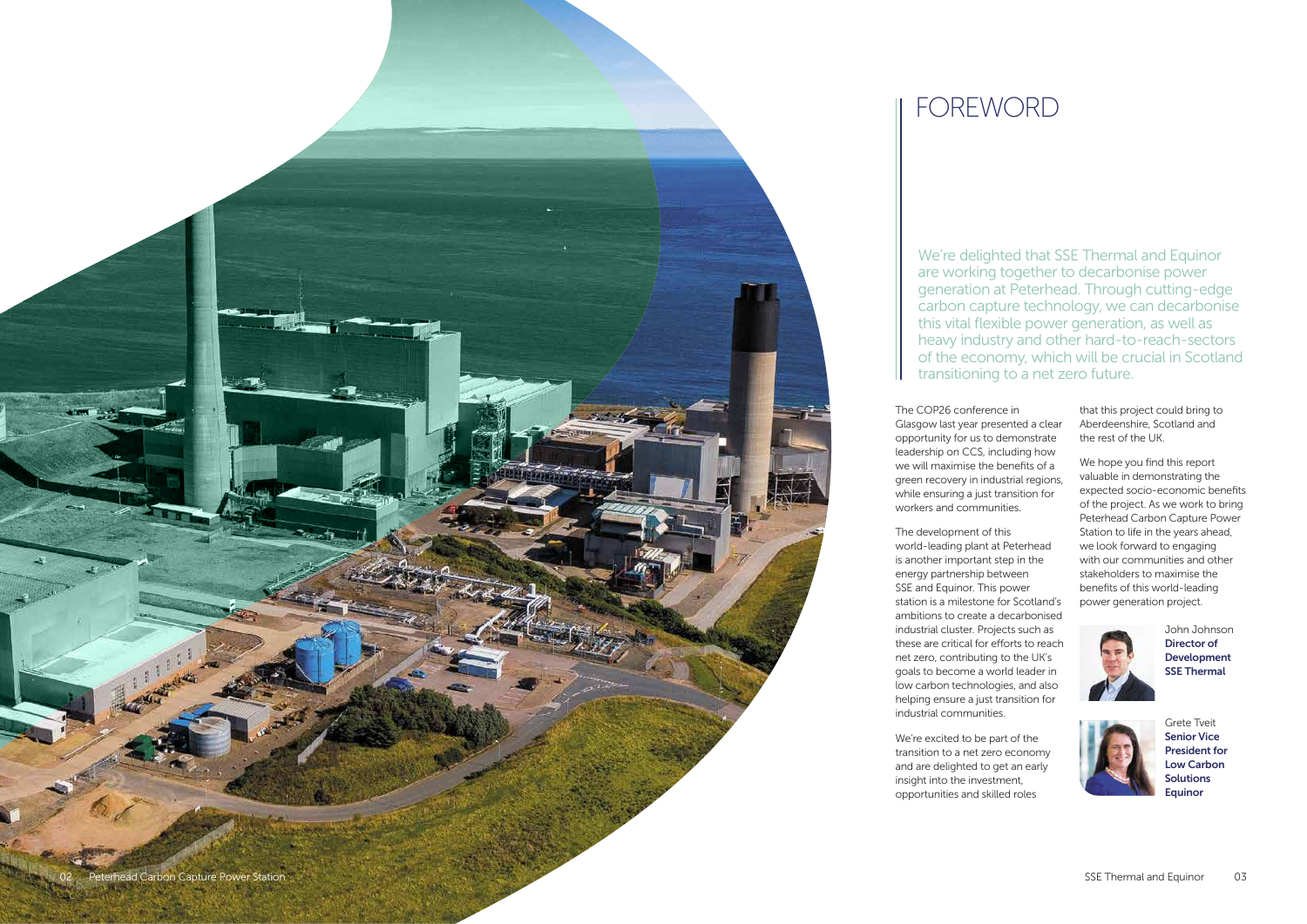### BRIDGING THE GAP TO NET ZERO

Delivering flexible, low-carbon power generation will be vital in backing up renewables and ensuring security of supply through the net zero transition.

## DECARBONISING THE NORTH-EAST OF SCOTLAND

SSE Thermal and Equinor are working with partners in the Acorn Project, and the wider Scottish Cluster, to kick-start decarbonisation in the north-east of Scotland

#### About Peterhead Carbon Capture

As Scotland's only major flexible thermal power station, Peterhead Power Station provides critical flexibility to the electricity system, supporting increased penetration from renewable generation while maintaining security of supply.

As part of its commitment to a net zero future, SSE Thermal is progressing plans to decarbonise its power generation at the site, working with Equinor to develop one of the UK's first power stations equipped with carbon capture technology. This will ensure the site can continue to provide essential flexible power generation while supporting the UK's transition to net zero carbon emissions.

The station, which will have a generating capacity of up to 910MW, will utilise class leading technology and infrastructure to deploy carbon capture technology, enabling a reduction of emissions to air of up to 90% in comparison to traditional gas-fired power stations.

Peterhead Carbon Capture could be operational by the end of the 2020s, capturing around 1.5 million tonnes of carbon annually by 2030.

The Acorn  $CO<sub>2</sub>$  Storage Site, where the Acorn Project intends to start safely storing  $CO<sub>2</sub>$  from the mid-2020s, is located about 100km offshore in rock formations deep below the North Sea. The Acorn Project will make use of existing gas pipelines and infrastructure



If planning permission is granted for the development, construction could commence during 2023, taking three years to complete followed by commissioning of the station.

#### What is Carbon Capture and Storage?

CCS is a technology that can capture at least 90% of the carbon dioxide emissions produced from the use of fossil fuels in electricity generation and industrial processes, preventing the carbon dioxide from entering the atmosphere. The CCS chain consists of three parts; capturing the carbon dioxide, transporting the carbon dioxide, and securely storing the carbon

to transport  $CO<sub>2</sub>$  directly to the Acorn CO<sub>2</sub> storage site.

dioxide emissions underground, in depleted oil and gas fields or deep saline aquifer formations.

Peterhead Carbon Capture would connect into the shared CCS infrastructure being developed by the Acorn Project and the wider Scottish Cluster. This would see its emissions transported through shared pipelines and safely stored under the North Sea.





#### About the Acorn Project

It is proposed that the project will be a key customer to the Acorn Carbon Capture and Storage (CCS) Project. The Acorn Project is led by Storegga with their partners Harbour Energy and Shell, with funding from governments and the European Union.

The gas pipelines to this storage site come onshore at the St Fergus gas terminal, just along the coast from Peterhead and this site alone offers around 150 million tonnes of  $CO_2$  storage and has readymade access from repurposed gas pipelines.

This critical infrastructure will support and accelerate Scotland's transition to a net zero economy, while safeguarding vital Scottish industries and contributing to a just transition for workers and communities.

### *This critical*

*infrastructure will support and accelerate Scotland's transition to a net zero economy, while safeguarding vital Scottish industries...*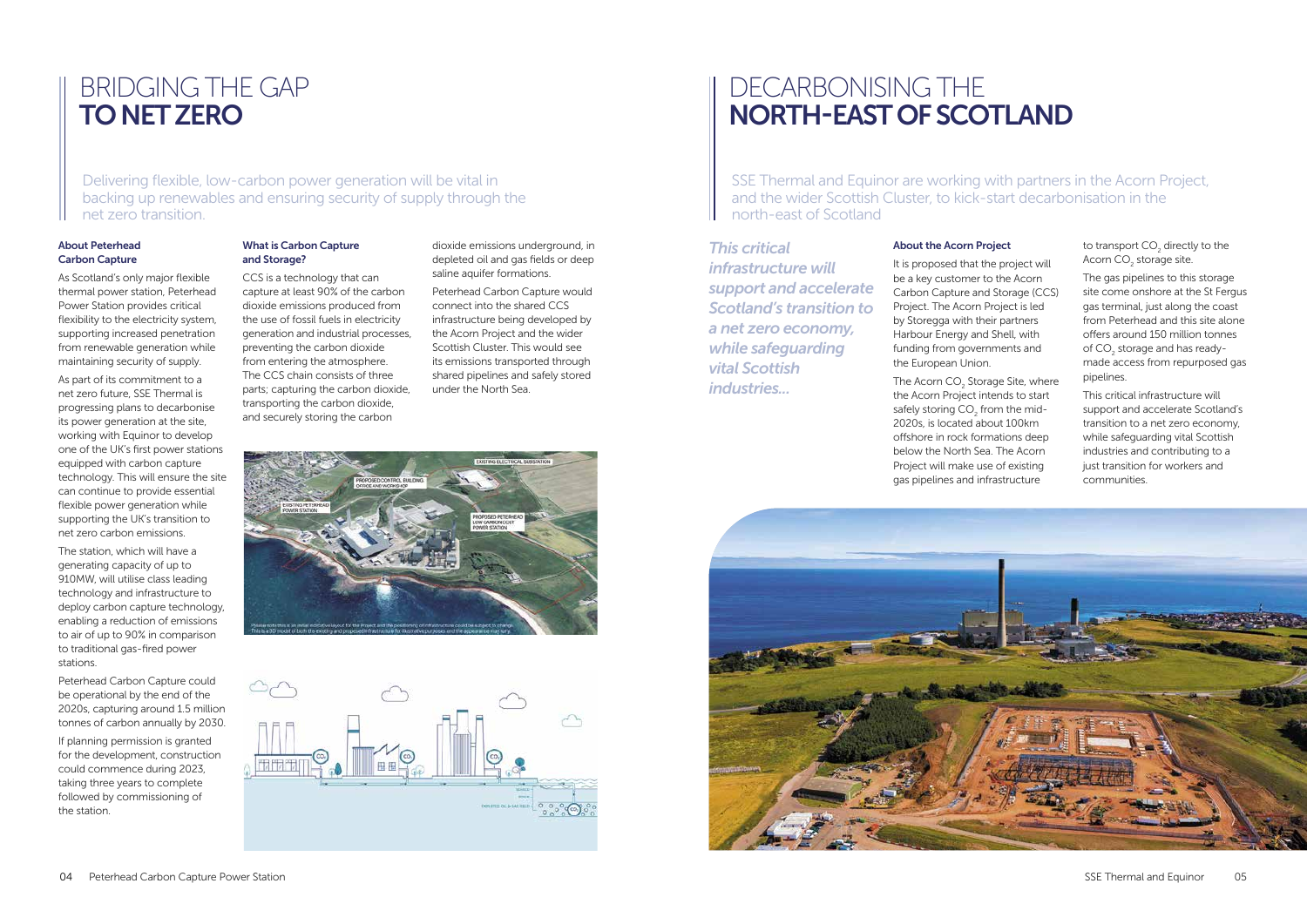EXPECTED

Through development

ECONOMIC IMPACTS

construction and

operation

To understand the scale of the economic contribution that the proposed Peterhead Carbon Capture Power Station could make, SSE Thermal and Equinor commissioned BiGGAR Economics to calculate the economic impact of the project

### PETERHEAD CARBON CAPTURE POWER STATION: CONTRIBUTING TO THE LOCAL, REGIONAL AND NATIONAL ECONOMIES

#### Investing in Peterhead Carbon Capture

BiGGAR Economics analysed the contribution that the Peterhead Carbon Capture Power Station could make across three areas of study:

- Local, defined as Aberdeen City and Shire
- **I** Regional, defined as Scotland;
- **I** National, defined as the UK.

- £60 million GVA and 980 years of employment in the local area;
- **I** £190 million GVA and 3,070 years of employment in Scotland; and
- **I** £470 million GVA and 7,850 years of employment in the UK.

In summary, the report concluded that SSE Thermal will spend £2.2 billion during the development, construction and the first 25 years of the operational lifetime of the Peterhead Carbon Capture Power Station Technology. This analysis found that majority of expenditure (around £1.6 billion, 72%) will occur within the UK.



### Adding economic value

The investment in the Peterhead Carbon Capture project will create onward economic impact. This impact was calculated by BiGGAR Economics in terms of Gross Value Added (GVA) to the economy, which is a measure of economic activity that includes wages and profits, and employment, measured in terms of years of employmentand jobs supported.

During the development and construction phase it is estimated that Peterhead Carbon Capture has the potential to generate:

- **I** £25 million GVA and 240 jobs in the local area
- **I** £35 million GVA and 290 jobs in Scotland; and
- **I** £50 million GVA and 560 jobs in the UK

This economic activity includes those directly employed by SSE Thermal, their contractors, the wider supply chain and the spending of wages by workers in the wider economy.

There will also be long-term economic impacts during the first 25 years of operation of the power station.

Peterhead Carbon Capture Power

Station and every 1% additional capital expenditure that is spent with UK companies will support an additional 140 years of employment.

#### Lifetime UK economic contribution: £1.2bn

Development and Construction £470m

> Operation £730m

#### Lifetime Scottish economic contribution: £660m

Development and Construction £190m

> Operation £470m

### Lifetime local economic contribution: £430m

Development and construction £60m

> Operation £370m

Scotland

Aberdeen City and Shire





UK content 72% Scottish content 51% Local content 42%

The potential total economic contribution of the Peterhead Carbon Capture project over its development, construction and first 25 years of operation is estimated by BiGGAR Economics to be:

- **I** £430 million GVA in the local area;
- **I** £660m GVA in the Scotland: and
- **I** £1.2 billion GVA in the UK.

#### Note:

Totals may not sum due to rounding. Total contribution over the first 25 years of operation has been discounted to net present value. Local contribution is included in total regional contribution and regional contribution is included in total UK contribution.

It is estimated that an average year of the first 25 years of operation has the potential to generate: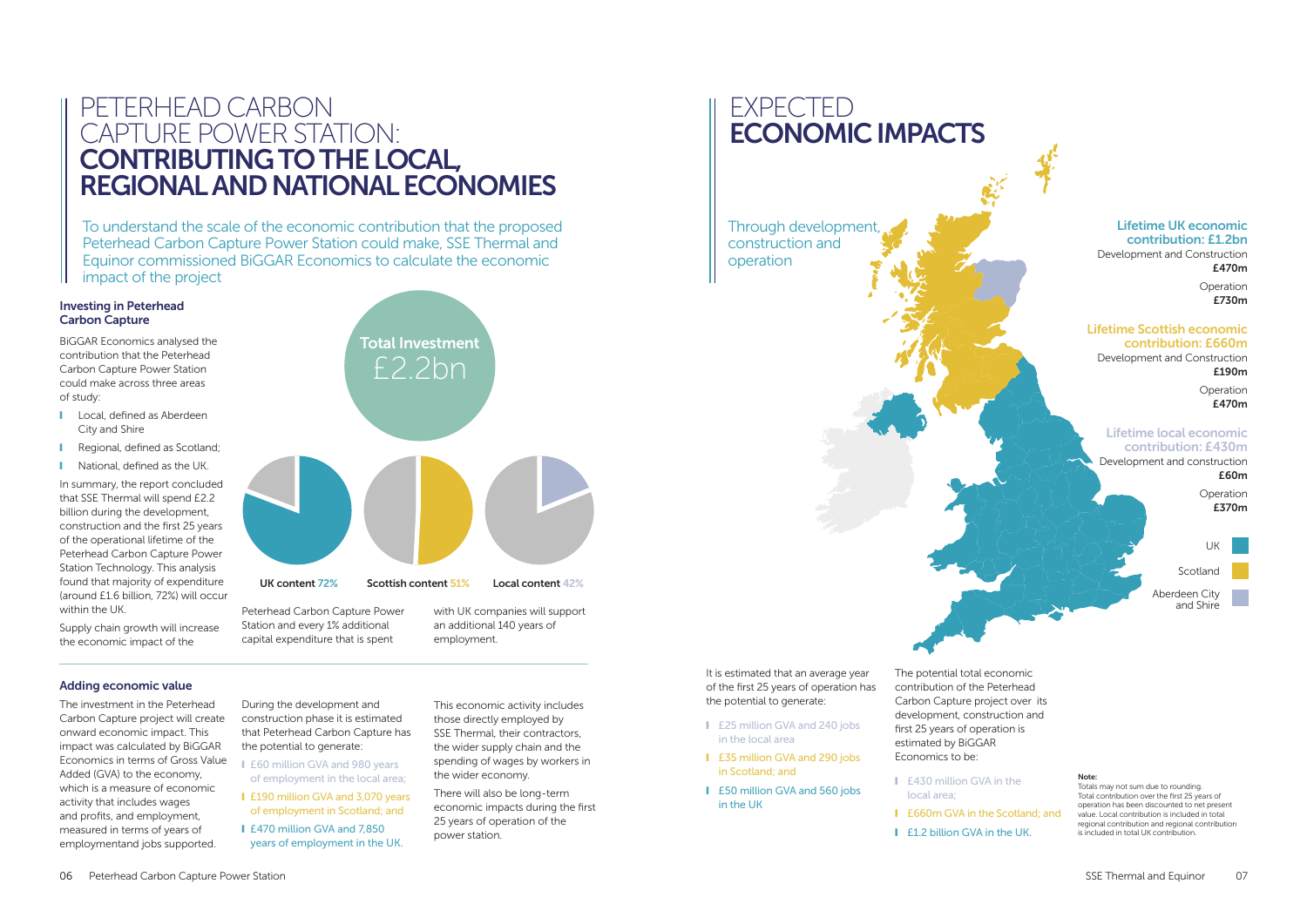SSE plc was the first company to publish a "Just Transition" plan, which will help to protect workers and communities as the UK moves towards net zero. This outlines how SSE will approach the social implications of delivering net zero; from jobs and training, to working with communities and ensuring no one is left behind.

Retraining and redeployment will be the first options available to employees affected by business change. SSE has successful and growing businesses which will play an important part in delivering a net zero world in both the UK



### MAXIMISING LOCAL **OPPORTUNITIES**

and Ireland. People working in higher-carbon activities often have valuable skills that are transferable to the low-carbon ones. SSE has a long-standing commitment to avoid compulsory redundancy

if possible. If redundancy is unavoidable, SSE will work with its employees and trade union partners to ensure it is able to offer a package of terms which support onward transition.

## SECURING A JUST TRANSITION

### Ensuring no one is left behind and the community of the community

SSE Thermal and Equinor are keen to be good neighbours and always work to be a part of the local community in which they operate. As part of the planning process for the project, a full, robust and comprehensive consultation is taking place, in which local stakeholders have the opportunity to give their comments and feedback on the proposals.

SSE Thermal and Equinor engaged with local community councils at an early stage in the development of the project and ensure a key point of contact is readily available for any questions or concerns.

Ahead of any construction works starting, a Community Liaison Group will be established, which key members of the local community will be invited to be a part of. This group meets regularly and allows an open flow of community between the local community and site teams in order to share information, questions and concerns.

#### Supply chain

Ahead of main construction works starting, SSE Thermal always hold a Meet the Buyer event for each of its projects. This is an event, held at a local venue, where local business and suppliers can meet with and pitch their goods and services to key members of the procurement teams.



#### SSE Thermal recruits eight new apprentices at Peterhead

Ten young apprentices have been employed by SSE Thermal to launch their careers at Peterhead – a record intake for the north-east power station as it looks to a lowcarbon future.

All ten apprentices started further education in September 2021, with the majority based at North East Scotland College's Fraserburgh campus. They will continue to blend formal education with



practical work-based learning across a four-year Modern Apprenticeship programme.

All apprentices will be fully supported by the station's senior management team and each will have a designated mentor.

The two apprentices who joined in January are both from Peterhead, with 18-year-old Chloe Corbett working as an Electrical Apprentice and Jude Junor, 17, working as a Mechanical Apprentice.